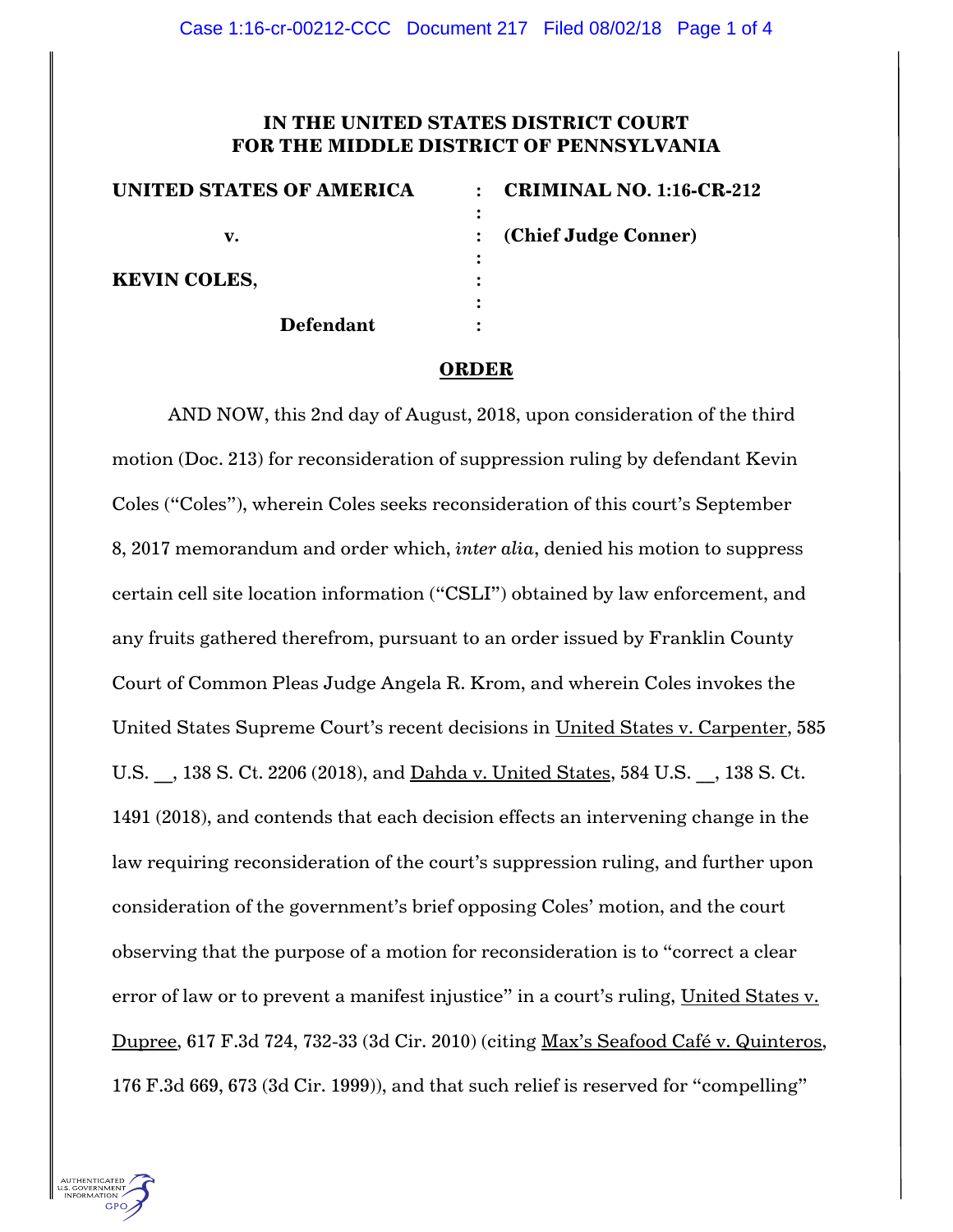circumstances, such as when the movant identifies an intervening change in law or fact, see id., and the court further observing that the Supreme Court in Dahda noted, in the context of Title III of the federal Omnibus Crime Control and Safe Streets Act of 1968, 18 U.S.C. § 2510 *et seq.*, that a "judge"s authorizing authority normally extends only within statutorily defined bounds," Dahda, 138 S. Ct. at 1496, and that, under Title III, interception is only permissible when either the listening post or the wiretapped telephone (or both) are located "within the authorizing judge's 'territorial jurisdiction," id., and that the Supreme Court in Carpenter held, in the context of the federal Stored Communications Act, 18 U.S.C. § 2703(d), that acquisition of historical CSLI is a search under the Fourth Amendment, Carpenter, 138 S. Ct. at 2220, and will "generally" require law enforcement to obtain a warrant supported by probable cause, id. at 2221-23, and it appearing that Coles constructs his present argument from a marriage of these two cases, to wit: that Judge Krom"s territorial jurisdiction is limited to the vicinity of Franklin County, Pennsylvania; that the listening post was located in York County, Pennsylvania, and the subject telephone was located in Maryland; that the collection of CSLI beyond Franklin County, Pennsylvania, violated Dahda by exceeding the issuing court's territorial jurisdiction, rendering Judge Krom"s order authorizing the subject CSLI collection invalid; and that, absent valid authorization, the at-issue CSLI collection occurred without probable cause in violation of Carpenter, (see Docs. 213 at 1-4; Doc. 216 at 1-4), and the court finding that Coles" argument is without merit because, *first*, the Supreme Court of Pennsylvania, more than fifteen years ago, held expressly that "all courts of common pleas have statewide subject matter jurisdiction in cases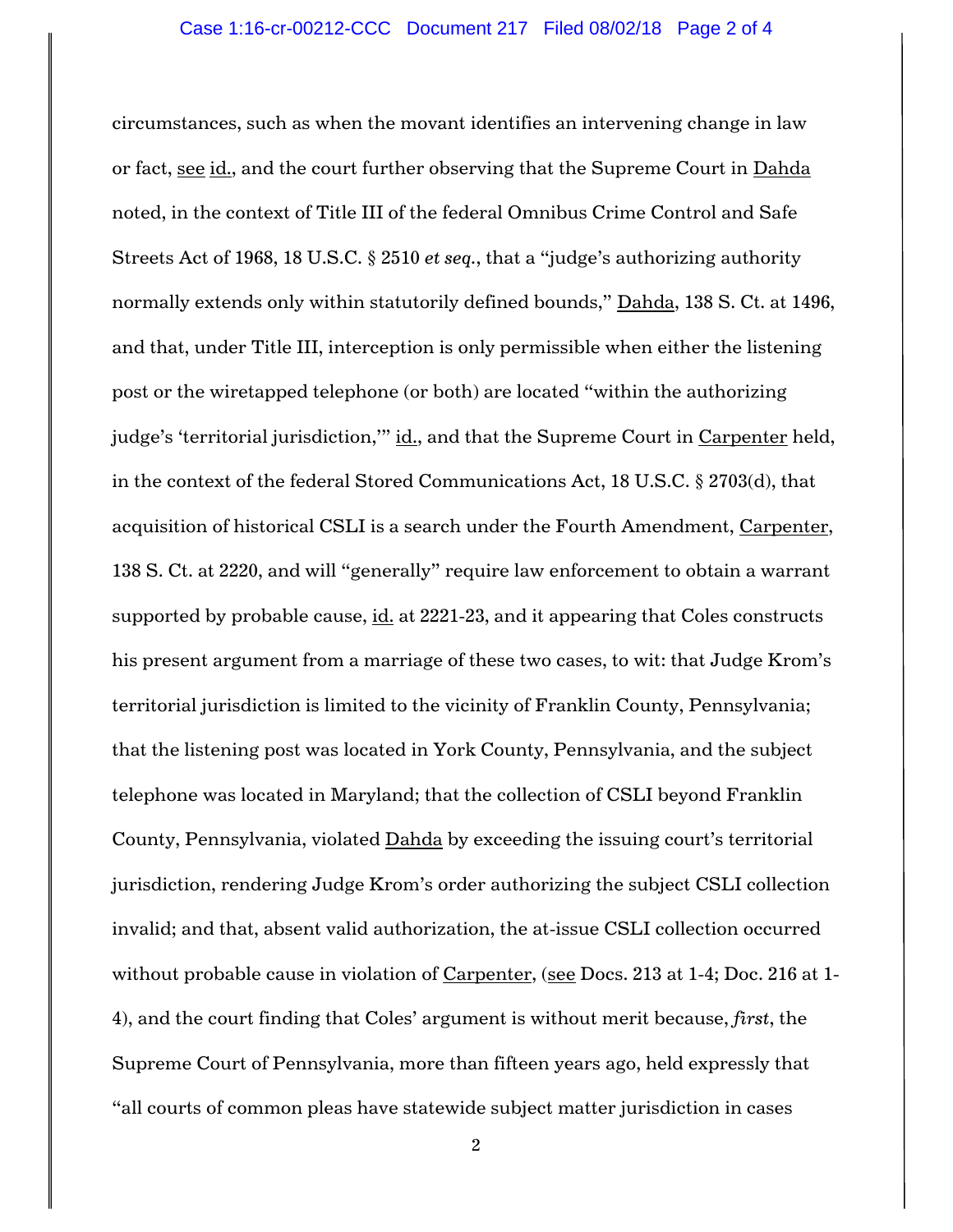arising under the Crimes Code," Commonwealth v. Bethea, 828 A.2d 1066, 1075 (Pa. 2003)<sup>1</sup>; <u>see also United States v. McClellan</u>, 350 F. App'x 767, 779-80 (3d Cir. 2009) (nonprecedential) (citing Bethea, 828 A.2d at 1073), such that the listening post in York County, Pennsylvania, is located within Judge Krom"s territorial jurisdiction, rendering Dahda inapposite *sub judice*; and *second*, because Dahda does not affect or invalidate the order issued by Judge Krom, and that order was supported by a finding of probable cause, (see Doc. 99-1 at 1; see also Doc. 135 at 9-10), Carpenter does not impact the court's earlier ruling, $^2$  and the court concluding that Coles has

 $\overline{a}$ 

<sup>2</sup> Our ruling on Coles' motion to suppress accounted for Carpenter's eventual holding. At that time, binding Third Circuit precedent firmly rejected the argument that CSLI collection under the federal Stored Communications Act implicated the Fourth Amendment"s warrant requirement. (Doc. 135 at 8-9); United States v. Stimler, 864 F.3d 253, 266-67 (3d Cir. 2017) (citation omitted). We noted, however, that even if the Supreme Court implemented a heightened probable cause requirement in Carpenter, the state court order in this case satisfied that standard, because Judge Krom expressly found that the tracking application was supported by probable cause—a requirement of every tracking order under Pennsylvania law. (Doc. 135 at 9-10 (citing 18 PA. CONS. STAT. § 5773(a)). Thus, we determined that the decision in Carpenter would have no impact on the lawfulness of the tracking order.

 $1$  Coles disputes this point. He emphasizes that the Pennsylvania Supreme Court in Bethea observed that "[j]urisdiction should only be exercised beyond the territorial boundaries of the Judicial District in which [the court] sits in the most limited of circumstances." (Doc. 216 at 3-4 (quoting Bethea, 828 A.2d at 1075)). The court offered this admonition in the context of balancing statewide subject matter jurisdiction with concerns regarding proper venue. It emphasized that the court at issue—also the Franklin County Court of Common Pleas—did have subject matter jurisdiction in the case and that the "proper focus of this appeal is upon the question of venue." Bethea, 828 A.2d at 1074. The court warned that "the existence of statewide subject matter jurisdiction in matters arising under the Crimes Code is not an invitation to ignore the rules of venue." Id. at 1077. This decision simply balances jurisdiction and venue considerations; it does not divest county courts of their statewide subject matter jurisdiction in criminal matters.